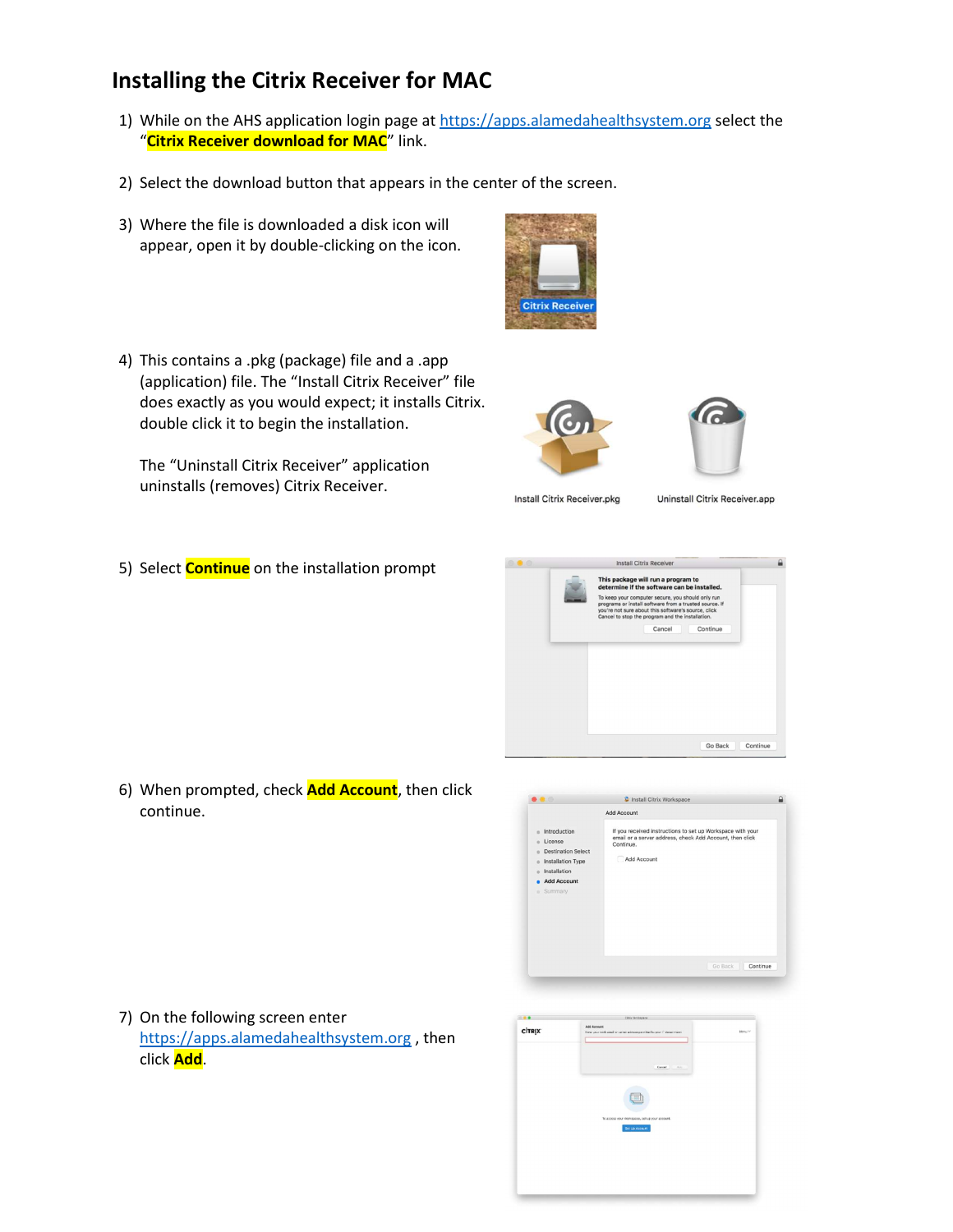8) When prompted, log in with your AHS network username and password.

| username and password.                                                                                                                                                                                                                | Setup<br>User name:<br>Password:<br>Log On<br>Cancel                                                                                                                                                                                                                                                                                                                                                                                                                 |
|---------------------------------------------------------------------------------------------------------------------------------------------------------------------------------------------------------------------------------------|----------------------------------------------------------------------------------------------------------------------------------------------------------------------------------------------------------------------------------------------------------------------------------------------------------------------------------------------------------------------------------------------------------------------------------------------------------------------|
| 9) Once the installer has finished it will ask if you<br>wish to keep the disk image and package or if you<br>want to move it to the trash. Please select Move<br>to Trash<br>The Citrix Receiver is now installed on your<br>device. | Secure connection<br><b>2</b> Install Citrix Receiver<br>Do you want to move the "Citrix Receiver"<br><b>Installer to the Trash?</b><br>To keep this package and disk image in its current<br>· Introducti<br>location, click Keep.<br>· License<br>Move to Trash<br>Keep<br><b>Destinatio</b><br><b>Installation Type</b><br>The installation was successful.<br>Installation<br>Add Account<br>The software was installed.<br><b>e</b> Summary<br>Go Back<br>Close |

10) You should now be able to access the AHS application portal without receiving the Citrix Receiver notification.